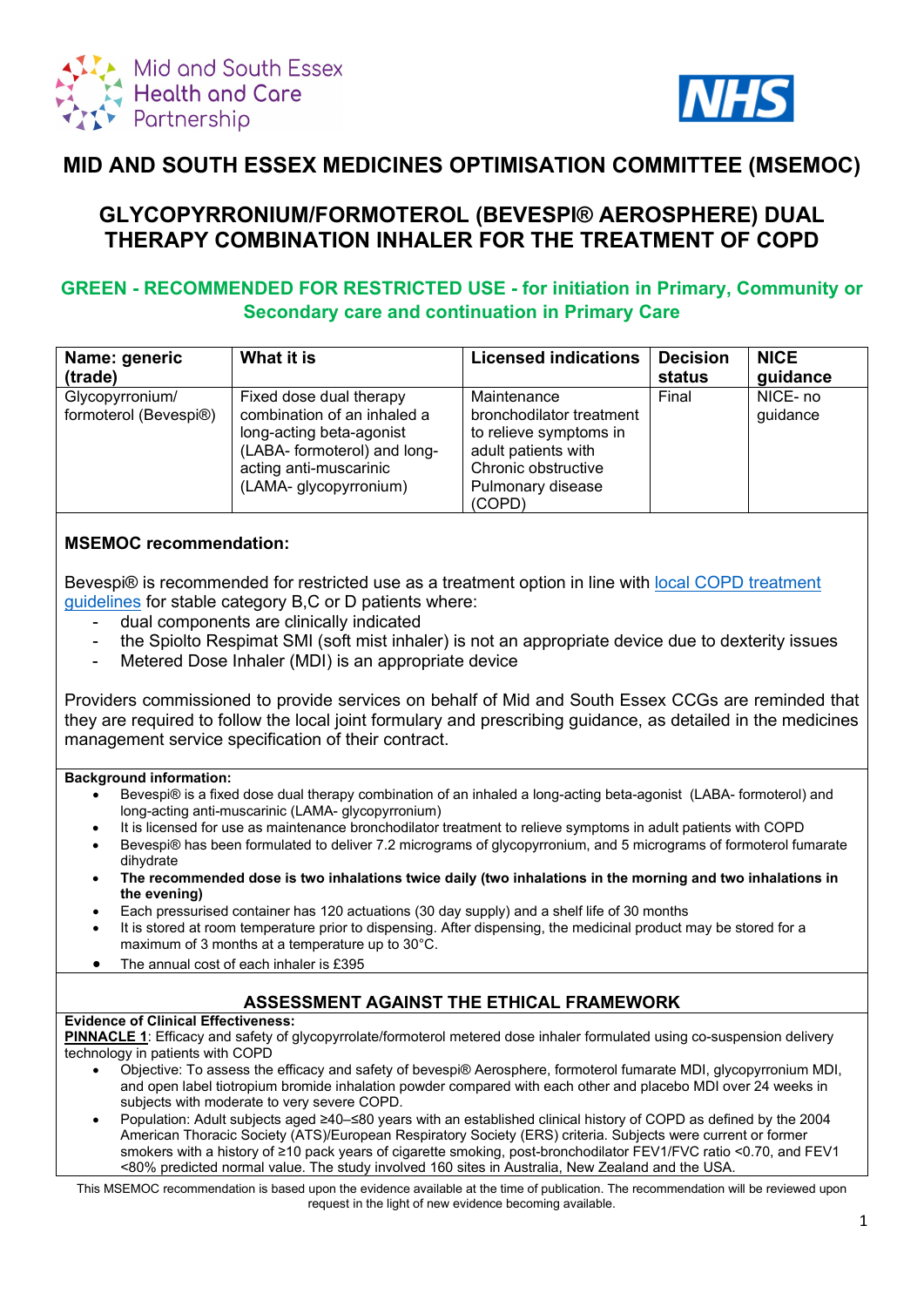



- Intervention: A phase 3 placebo-controlled, double-blind, multi-centre, randomised controlled trial(RCT) where patients were randomised in a 7:6:6:6:3 ratio to receive either (N=2,103): o Bevespi® Aerosphere (n=527)<br>○ Glycopyrronium MDI (n=451) o Glycopyrronium MDI (n=451)<br>
⊙ Formoterol fumarate MDI (n=  $\circ$  Formoterol fumarate MDI (n=452)<br>  $\circ$  Tiotropium (n=453) Tiotropium (n=453)
	- o Placebo (n=220)
	- Primary outcome:

Change from baseline in morning pre-dose trough FEV1 at Week 24.

At week 24, differences in change from baseline in the morning pre-dose trough FEV1 for bevespi® Aerosphere compared with placebo MDI, glycopyrronium MDI, formoterol fumarate MDI, and tiotropium were 150 mL, 59 mL, 64 mL (all p<0.0001), and 21 mL (p<0.01), respectively.

Secondary outcome:

Change from baseline in morning pre-dose trough FEV1 over 24 weeks:

The change from baseline in morning pre-dose trough FEV1 over 24 weeks was similar to that observed for the primary outcome; differences in change from baseline for bevespi® Aerosphere compared with placebo MDI, glycopyrronium MDI, formoterol fumarate MDI, and tiotropium were 158 mL, 60 mL, 64 mL (all p<0.0001), and 29 mL (p<0.01), respectively.

Change from baseline in average daily rescue albuterol use over 24 weeks:

There was a significant reduction in rescue albuterol use over 24 weeks in patients taking bevespi® Aerosphere compared with placebo MDI and tiotropium:

At week 24, differences in change from baseline for Bevespi® Aerosphere compared with placebo MDI, glycopyrronium MDI, formoterol fumarate MDI, and tiotropium were –1.08 puffs/d (p<0.0001), –0.26 puffs/d, –0.01 puffs/d, and –0.34 puffs/d (p<0.05), respectively.

**PINNACLE-2:** Efficacy and safety of glycopyrrolate/formoterol metered dose inhaler formulated using co-suspension delivery technology in patients with COPD.

- Objective: To assess the efficacy and safety of Bevespi® Aerosphere, glycopyrronium MDI, and formoterol fumarate MDI in subjects with moderate to very severe COPD.
- Population: Adult subjects aged ≥40–≤80 years with an established clinical history of COPD as defined by the 2004 ATS/ERS criteria.32 Subjects were current or former smokers with a history of ≥10 pack years of cigarette smoking, postbronchodilator FEV1/FVC ratio <0.70, and FEV1 <80% predicted normal value. Study took place across 140 sites in the USA.
- Intervention: A phase 3, placebo-controlled, double-blind, multi-centre, RCT where patients were randomised in a 7:6:6:3 ratio to receive either (N=1,615):
	-
	- o Bevespi® Aerosphere (n=512)<br>○ Glycopyrronium MDI (n=440) Glycopyrronium MDI (n=440)
	- o Formoterol fumarate MDI ( $n=439$ )<br>  $\circ$  Placebo ( $n=224$ )
	- Placebo (n=224)
- Primary outcome:

Change from baseline in morning pre-dose trough FEV1 at Week 24

At week 24, differences in change from baseline in the morning pre-dose trough FEV1 for Bevespi® Aerosphere compared with placebo MDI, glycopyrronium MDI, and formoterol fumarate MDI were 103 mL (p<0.0001), 54 mL (p<0.001), and 56 mL (p<0.001), respectively.

Secondary outcome:

Change from baseline in morning pre-dose trough FEV1 over 24 weeks

The change from baseline in morning pre-dose trough FEV1 over 24 weeks was similar to that observed for the primary outcome: Differences in change from baseline for Bevespi® Aerosphere compared with placebo MDI, glycopyrronium MDI, and formoterol fumarate MDI were 129 mL, 55 mL, and 57 mL (all p<0.0001), respectively.

Change from baseline in average daily rescue albuterol use over 24 weeks

There was a significant reduction in rescue albuterol use over 24 weeks in patients taking Bevespi® Aerosphere compared with placebo MDI, glycopyrronium MDI, and formoterol fumarate MDI: At week 24, differences in change from baseline for Bevespi® Aerosphere compared with placebo MDI, glycopyrronium MDI, formoterol fumarate, and tiotropium were –1.04 puffs/d (p<0.0001), –0.57 puffs/d (p<0.0001), and –0.29 puffs/d (p<0.05), respectively.

**PINNACLE 3:** Long-term safety and efficacy of glycopyrrolate/formoterol metered dose inhaler using novel Co-Suspension™ Delivery Technology in patients with chronic obstructive pulmonary disease

- Objective: To assess the long-term safety and tolerability of bevespi® Aerosphere, glycopyrronium MDI, and formoterol fumarate MDI in subjects with moderate to very severe COPD (over 52 weeks).
- Population: Adult subjects who completed either PINNACLE-1 or PINNACLE-2, aged ≥40–≤80 years with an established clinical history of COPD as defined by the 2004 ATS/ERS criteria. Subjects were current or former smokers with a history of ≥10 pack years of cigarette smoking, postbronchodilator FEV1/FVC ratio <0.70, and FEV1 <80% predicted normal value. The study was undertaken in 205 sites in Autralia, New Zealand and the USA.
- Interventions: A phase 3, double-blind, multi-centre, parallel-group, active-controlled, RCT extension study where patients were randomised to receive either (N=892):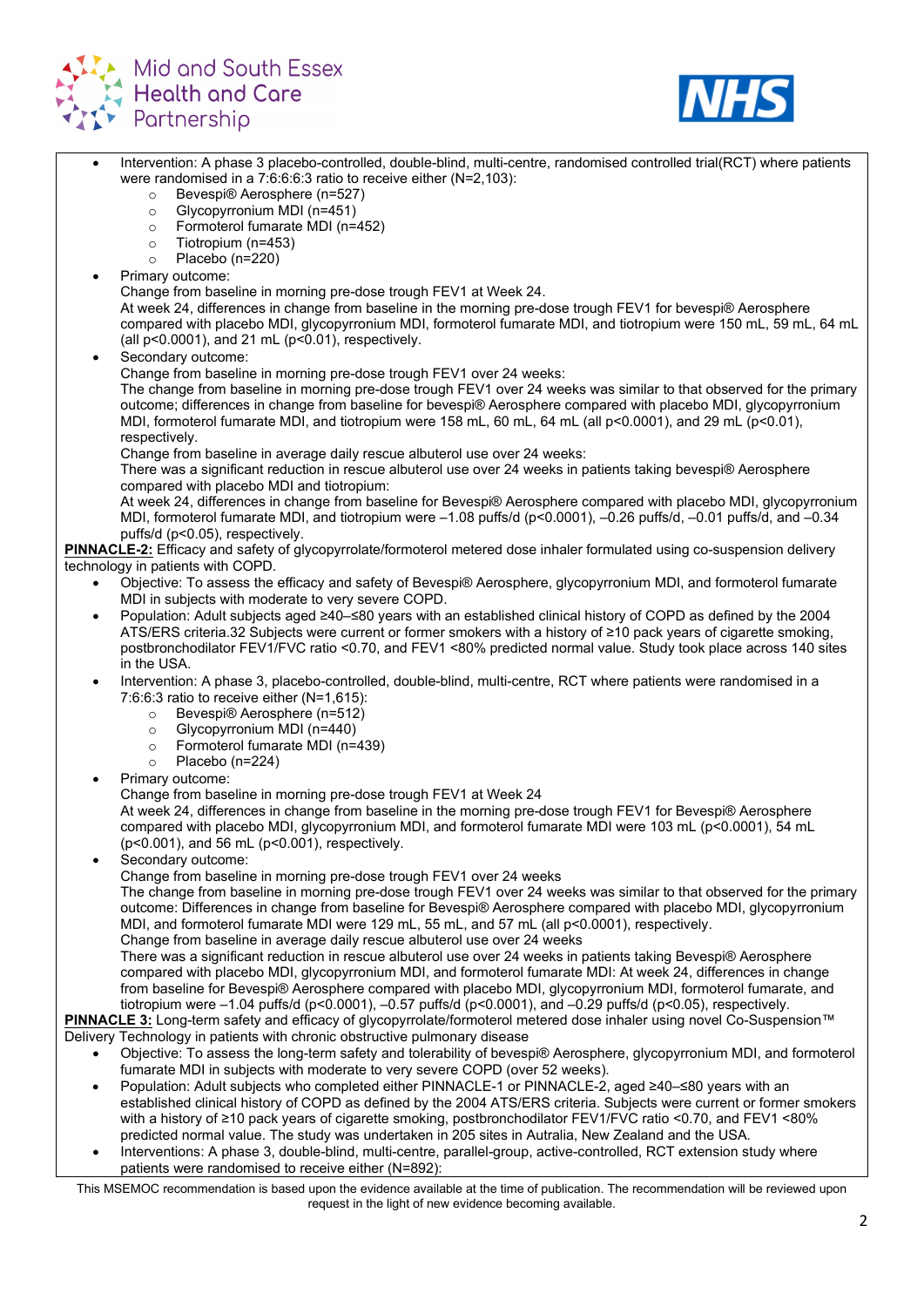



- o Bevespi® Aerosphere (n=290)<br>
⊙ Glycopyrronium MDI (n=218)
- Glycopyrronium MDI (n=218)
- Formoterol fumarate MDI (n=213)<br>○ Tiotropium (n=171)
- Tiotropium (n=171)
- Primary outcome:
	- Change from baseline in morning pre-dose trough FEV1 over 52 weeks

At week 52, differences in change from baseline in the morning pre-dose trough FEV1 for bevespi® Aerosphere compared with glycopyrronium MDI, formoterol fumarate MDI, and tiotropium were 57 mL, 65 mL (all p<0.0001), and 25 mL (p<0.0117), respectively.

Secondary outcome:

Peak change from baseline in FEV1 within 2 hours post-dose at Week 52 bevespi® Aerosphere showed significant improvements compared with glycopyrronium MDI, formoterol fumarate MDI, and tiotropium: At week 52, differences in change from baseline for Bevespi® Aerosphere compared with glycopyrronium MDI, formoterol fumarate MDI, and tiotropium were 129 mL, 88 mL, and 93 mL (all p<0.0001), respectively.

**PINNACLE 4:** Improved lung function and patient-reported outcomes with co-suspension delivery technology glycopyrrolate/formoterol fumarate metered dose inhaler in COPD: a randomized Phase III study conducted in Asia, Europe, and the USA.

- Objective: To assess the efficacy and safety of Bevespi® Aerosphere, glycopyrronium MDI, and formoterol fumarate MDI in subjects with moderate to very severe COPD
- Population: As per the inclusion criteria reported for PINNACLE-1 and PINNACLE-2: aged ≥40–≤80 years with an established clinical history of COPD as defined by the 2004 ATS/ERS criteria. Subjects were current or former smokers with a history of ≥10 pack years of cigarette smoking, postbronchodilator FEV1/FVC ratio <0.70, and FEV1 <80% predicted normal value. The study was performed in 167 sites in Asia, Europe and USA.
- Intervention: Patients were randomised to receive either (N=1,756):
	- o Bevespi® Aerosphere (n=555)<br>
	⊙ Glycopyrronium MDI (n=480)
	- o Glycopyrronium MDI (n=480)<br>○ Formoterol fumarate MDI (n=
	- o Formoterol fumarate MDI (n=483)<br>○ Placebo (n=238)
	- Placebo (n=238)
- Primary outcome:

Change from baseline in morning pre-dose trough FEV1 at Week 24 At week 24, differences in change from baseline in the morning pre-dose trough FEV1 for bevespi® Aerosphere compared with placebo MDI, glycopyrronium MDI, and formoterol fumarate MDI were 165 mL, 59 mL, and 72 mL (all p<0.0001), respectively.

- Secondary outcome:
	- Change from baseline in morning pre-dose trough FEV1 over 24 weeks.

The change from baseline in morning pre-dose trough FEV1 over 24 weeks was similar to that observed for the primary outcome: Differences in change from baseline for Bevespi® Aerosphere compared with placebo MDI, glycopyrronium MDI, and formoterol fumarate MDI were 155 mL, 55 mL, and 72 mL (all p<0.0001), respectively. Peak change from baseline in FEV1 within 2 hours post-dose at Week 24

Bevespi® Aerosphere showed significant improvements compared with placebo, glycopyrronium MDI, and formoterol fumarate MDI: At week 24, differences in change from baseline for Bevespi® Aerosphere compared with placebo MDI, glycopyrronium MDI, and formoterol fumarate MDI were 303 mL, 145 mL, and 111 mL (all p<0.0001), respectively. Change from baseline in mean daily rescue albuterol use over 24 weeks

There was a significant reduction in rescue albuterol use over 24 weeks in patients taking Bevespi® Aerosphere compared with placebo MDI, glycopyrronium MDI, and formoterol fumarate MDI:At week 24, differences in change from baseline for Bevespi® Aerosphere compared with placebo MDI, glycopyrronium MDI, and formoterol fumarate were – 0.98 puffs/d (p<0.0001), –0.77 puffs/d (p<0.0001), and –0.41 puffs/d (p=0.0345), respectively.

**Vs Umeclidinium/Vilanterol Dry Powder Inhaler**: A Randomized, Double-Blind, Double-Dummy Study of Glycopyrrolate/Formoterol Fumarate Metered Dose Inhaler (GFF MDI) relative to Umeclidinium/Vilanterol Dry Powder Inhaler

- (UV DPI) in COPD.
	- Objective: To assess the efficacy and safety of Glycopyrrolate/Formoterol Fumarate Metered Dose Inhaler (GFF MDI) relative to umeclidinium/vilanterol dry powder inhaler (UV DPI) in patients with moderate-to-very severe chronic obstructive pulmonary disease (COPD).
	- Population: Eligible patients were male or female, 40–95 years of age, with a current clinical diagnosis of COPD (forced expiratory volume in 1s [FEV1]/forced vital capacity [FVC] ratio < 0.70), an FEV1 < 80% of predicted normal value, and a smoking history of at least 10 pack-years. The study was performed at 110 centers in Bulgaria, Canada, France, Hungary, Russia, Ukraine, and the USA.
	- Intervention: Patients (n= 1119) were randomized in a 1:1 scheme to the GFF MDI 18/9.6 ug (equivalent to glycopyrronium/formoterol fumarate dehydrate 14.4/10 ug) and UV DPI 62.5/25 ug treatment groups.
	- Primary outcomes: Change from baseline in morning pre-dose trough forced expiratory volume in 1 s (FEV1) and peak change from baseline in FEV1 within 2 h post-dose, both over 24 weeks.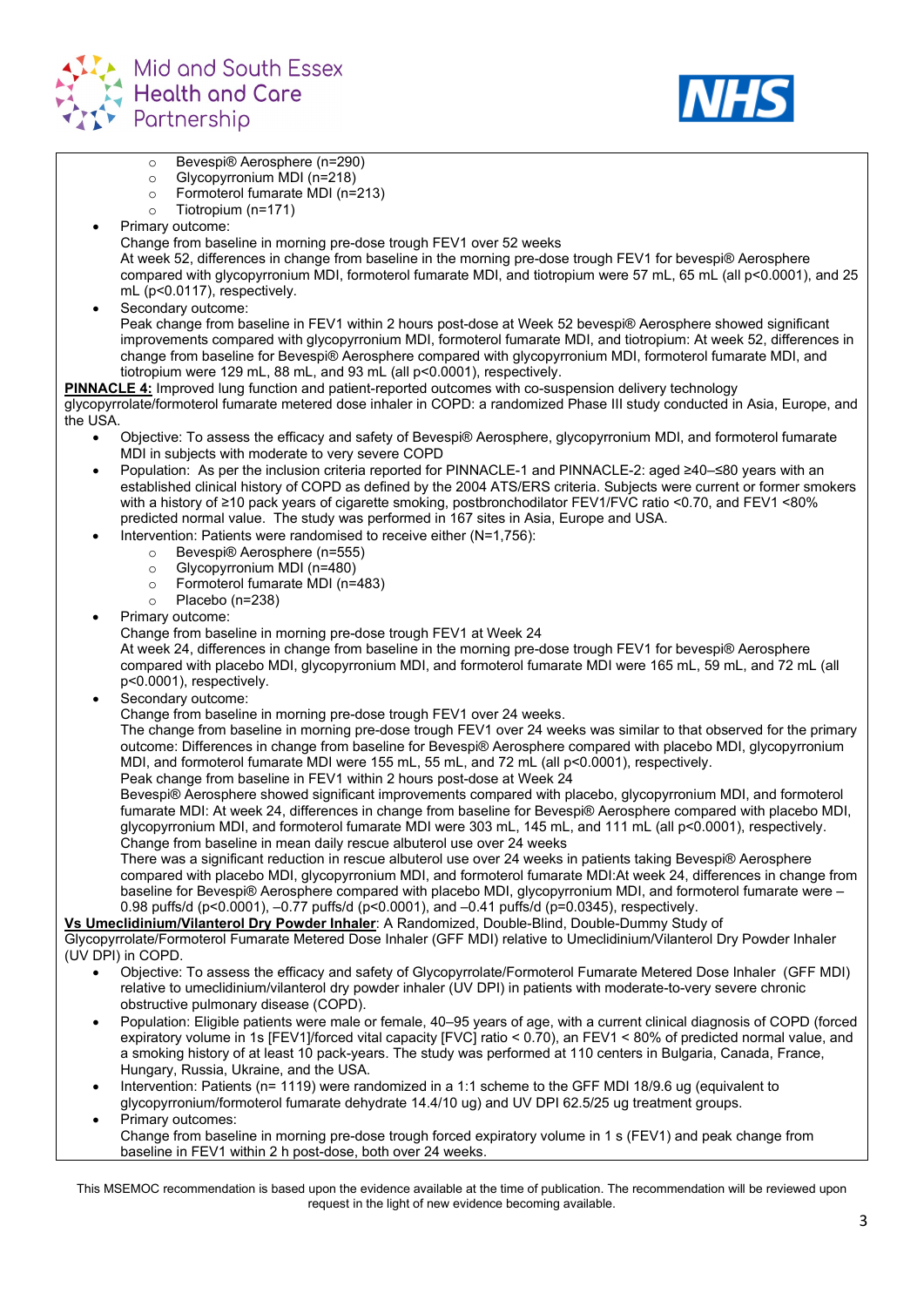



GFF MDI was non-inferior to UV DPI (using a margin of - 50 mL) for peak FEV1 (least squares mean [LSM] difference - 3.4 mL, 97.5% confidence interval [CI] - 32.8, 25.9) but not for trough FEV1 (LSM difference - 87.2 mL; - 117.0,- 57.4). However, treatment with GFF MDI was shown to have a more rapid onset of action. Exacerbation and safety findings were similar between groups. GFF MDI was non-inferior to UV DPI in the PP (per protocol) analysis set for peak change from baseline in FEV1 within 2 h post-dosing (treatment difference - 3.4 mL; 97.5% CI - 32.8, 25.9).

#### Secondary outcomes:

Secondary lung function endpoints were the onset of action on day 1 (proportion of patients with an increase in FEV1 of at least 100 mL from baseline at 5 min post-dosing) and the peak change from baseline in inspiratory capacity (IC) within 2 h post-dosing.

For peak change from baseline in IC within 2 h post-dosing, non-inferiority for GFF MDI vs UV DPI was not shown in the PP analysis set (- 15.2 mL; 95% CI - 53.4, 22.9), but the lower bound of the 95% CI was within the non-inferiority margin in the full analysis set (treatment difference - 12.7 mL; 95% CI - 49.8, 24.3).

Secondary symptom endpoints were Transition Dyspnoea Index (TDI) focal score and change from baseline in Early Morning Symptoms COPD Instrument (EMSCI) score. Other symptom endpoints included change from baseline in Night-Time Symptoms COPD Instrument (NiSCI) score and CAT score. Time to first moderate or severe COPD exacerbation was an exploratory endpoint. All secondary and other endpoints were assessed over 24 weeks except onset of action on day 1. Overall, no clinically meaningful differences were observed between the two treatments in symptom endpoints.

GFF MDI was nominally superior to UV DPI for onset of action (p < 0.0001) and was nominally non-inferior to UV DPI for all symptom endpoints (Transition Dyspnea Index focal score, Early Morning/Night-Time Symptoms COPD instrument scores, and COPD Assessment Test score).

Similar numbers of patients in each treatment group had at least one moderate or severe COPD exacerbation during the treatment period: 107 events in 92 patients (16.7%) in the GFF MDI group and 111 events in 97 patients (17.6%) in the UV DPI group. There were no meaningful differences between treatment groups in the time to first moderate or severe COPD exacerbation (hazard ratio 0.97; 95% CI 0.73, 1.29)

#### **Safety from Summary of Product Characteristics (SPC):**

The safety profile is characterised by anticholinergic and β2-adrenergic class effects related to the individual components of the combination. The most common adverse reactions reported in the clinical development program (comprised of 1,588 patients receiving bevespi® Aerosphere) were headache (1.9%), nausea (1.4%), muscle spasms (1.4%), and dizziness (1.3%). **Limitations and comments:**

- The studies were initiated & sponsored by AstraZeneca
- Long term safety data was limited due to the short durations of the trials

#### **Cost of treatment and Cost Effectiveness:**

- No cost-effectiveness analysis available.
- The monthly and annual cost of bevespi® is similar to that of other LAMA + LABA combination products, at the same point in the MSE [COPD pathway](https://coronavirus.msehealthandcarepartnership.co.uk/respiratory-system/)
- 1st line (licensed) LAMA + LABA choices administered together vs separate inhalers: £395/year vs £378-£835/year
- Where dual therapy is indicated and effective there is a potential for reduced costs by using fixed dose dual therapy (LAMA/LABA) in a single inhaler versus 2 separate inhalers (e.g. LAMA + LABA)

| <b>Inhaler</b>                                                              | <b>Type</b> | <b>Dose</b>              | Cost/<br>year | equivalent miles in a<br>car/year)8 |
|-----------------------------------------------------------------------------|-------------|--------------------------|---------------|-------------------------------------|
| Umeclidinium/vilanterol 55/22mcg (Anoro Ellipta®)                           | <b>DPI</b>  | One puff daily           | £395          | 32                                  |
| Aclidinium/formoterol 400/12mcg (Duaklir<br>Genuair <sup>®</sup> )          | <b>DPI</b>  | One puff twice<br>daily  | £395          | 24                                  |
| Glycopyrronium/indacaterol 85/43mcg (Ultibro ®<br>Breezhaler <sup>®</sup> ) | DPI         | One puff daily           | £395          | 25                                  |
| Tiotropium/olodaterol 2.5/2.5mcg (Spiolto ®<br>Respimat <sup>®</sup> )      | <b>SMI</b>  | Two puffs daily          | £395          | 0.03                                |
| Glycopyrronium/formoterol 7.2/5mcg (Bevespi®<br>Aerosphere <sup>®</sup>     | <b>MDI</b>  | Two puffs twice<br>daily | £395          | 576                                 |

### **The needs of the population:**

- The needs of the population appear to be low as there are a range dual therapy (LAMA/LABA) combination inhalers available to treat COPD.
- Fixed dual therapy lacks flexibility and makes it difficult to amend the individual medicines if treatment needs changing for any reason.
- There are concerns that the availability of a fixed dose dual therapy inhaler may lead to rapid escalation to dual therapy with no assessment of the need, efficacy and safety of the separate individual drugs

### **The needs of the community:**

The needs of the community can be considered as low as Bevespi® is similar cost as alternative LAMA/LABA combination inhalers.